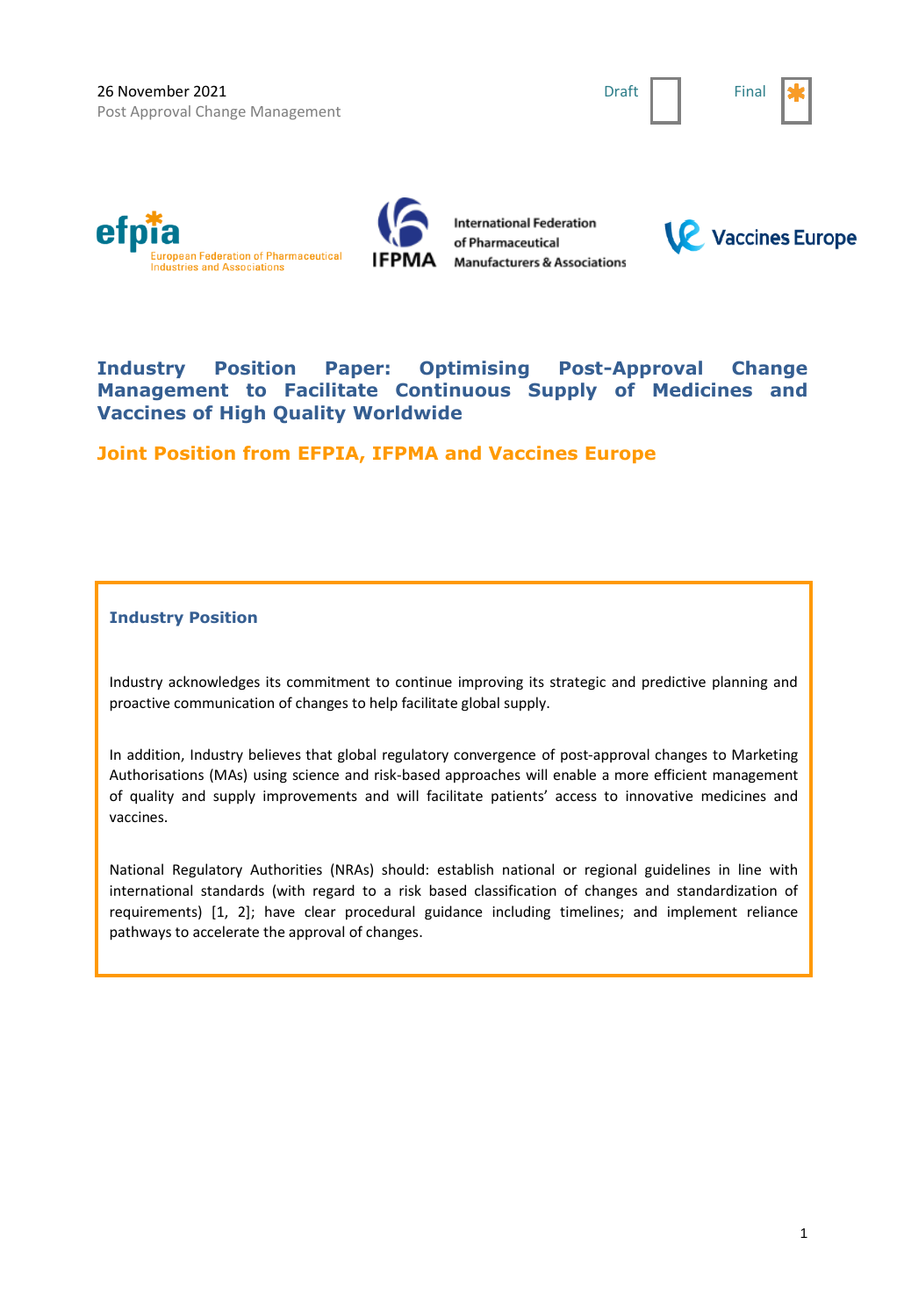Post Approval Change Management



# **Key Points and Messages**

| <b>Tools for efficient PACs management</b>                                                                       | What is necessary to implement?                                                                                                                                                                                                                                                                                                                                                                                                                                      |
|------------------------------------------------------------------------------------------------------------------|----------------------------------------------------------------------------------------------------------------------------------------------------------------------------------------------------------------------------------------------------------------------------------------------------------------------------------------------------------------------------------------------------------------------------------------------------------------------|
| Reliance, Worksharing, and Recognition                                                                           | Apply World Health Organisation (WHO) reliance<br>principles to PACs [3, 4]. If a Certificate of<br>Pharmaceutical Product (CPP) is required, then<br>reliance should be applied, and the review<br>shortened.                                                                                                                                                                                                                                                       |
| Convergence of administrative and national<br>requirements                                                       | Reduction of national specific requirements<br>adapted to the risk-level of the change.<br>Council<br>for<br>International<br>Harmonisation<br>Common Technical Dossier (ICH CTD) format<br>should be used.                                                                                                                                                                                                                                                          |
| Risk based and harmonised categorisation of PACs                                                                 | understanding of<br>risk-based<br>common<br>A<br>approaches (ICH Q12<br>and<br>associated<br>ICH<br>guidelines Q8-Q11 and WHO Guidelines) with<br>and minor classification<br>major, moderate,<br>allowing more changes to be managed in the<br>Pharmaceutical Quality System (PQS).                                                                                                                                                                                 |
| PACs with defined approval timelines                                                                             | Convergence regarding the classification of PACs<br>with clear timelines (e.g. WHO timelines in PAC<br>guidelines [major (prior approval) - maximum 6<br>months; moderate (notification) - maximum 3<br>months]).                                                                                                                                                                                                                                                    |
| Q12 tools: Post-Approval Change Management<br>Protocol (PACMP) and the concept of Established<br>Conditions (EC) | ICH Q12 implementation based on science and<br>risk-based approaches (including justification of a<br>lower reporting category or no reporting if<br>managed within the Pharmaceutical Quality<br>System, PQS).<br>For rapid benefit of ICH Q12, implementation of<br>PAMCPs is recommended. This tool can allow an<br>appropriate lower reporting category to enable<br>the reporting of results after executing the<br>protocol as agreed with Health Authorities. |
| Defined common market implementation criteria                                                                    | Pre- and post-change product versions should co-<br>exist in the market during a transition period.                                                                                                                                                                                                                                                                                                                                                                  |
| Health crisis preparedness plan                                                                                  | PACs review timelines for emergency applications<br>must be accelerated (use of reliance).                                                                                                                                                                                                                                                                                                                                                                           |
| Industry efforts                                                                                                 | Continue improving strategic, predictive planning<br>and communication of changes to help facilitate<br>global supply; enhance PQS as an enabler to<br>change implementation.                                                                                                                                                                                                                                                                                        |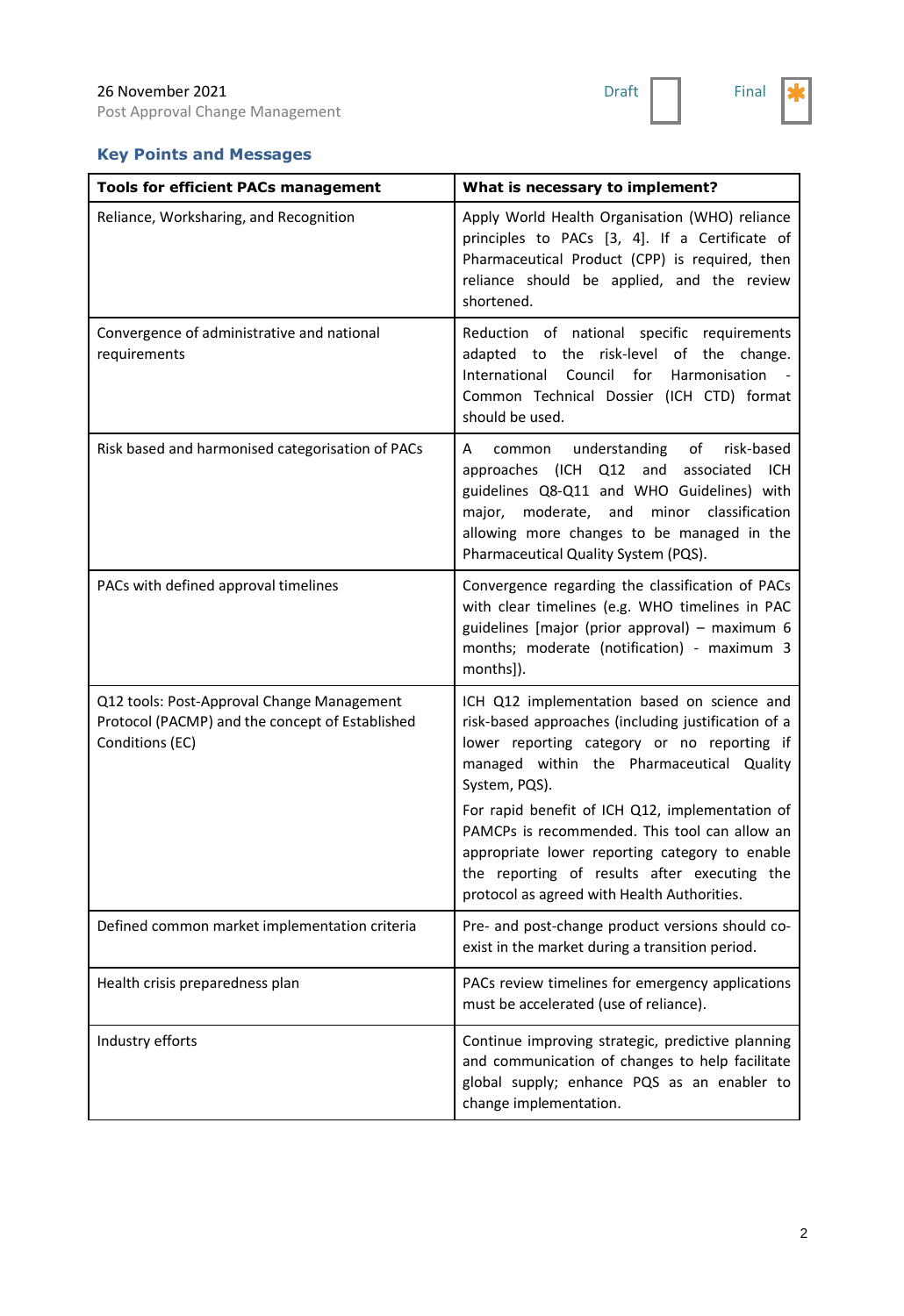Post Approval Change Management



## **Introduction**

Post-approval changes (PACs) to the registered information of authorised medicinal products, are introduced routinely worldwide to enhance the robustness and efficiency of the manufacturing process, ensure timely supply in case of increased demand, improve quality control techniques, respond to changes in regulatory requirements and upgrade to state-of-the-art facilities. This continued effort is critical to prevent supply disruption and continuously improve existing medicines and vaccines and is, in many ways, as important as bringing new medicines and vaccines to the market.

#### **Why it Matters**

Changes to approved licenses are essential to maintain a continuous supply of high-quality medicines and vaccines. This becomes more important when the product development and registration process is accelerated to meet unmet medical needs, thus pushing changes that would typically be made during development into the post-approval setting.

The current global regulatory landscape for PACs has the following features:

- Inconsistent classification systems.
- Specific and supplementary local data and format requirements.
- Unpredictable and variable approval timelines [5].
- Divergent interpretation and decisions by regulators based on the same data.
- Variable implementation periods after completed regulatory action.

This can lead to:

- Duplication of effort by industry and regulators worldwide (receiving the same change application) which can result in additional time to review, an increase in the backlog of PACs and divert focus away from critical changes.
- Delayed submission and staggered approval times.
- Diverse or unpredictable change implementation periods after approval. This can have the unintended consequence of delaying or staggering submissions across markets especially those which have shared packs.

Ultimately these factors lead to challenges in managing inventories and supplying product due to staggering of approved regulatory in different countries and/or delays in change implementation until approved in all countries. This can result in a change taking 3 to 5 years to approve thus hindering innovation and increasing the risk of shortages.

#### **Tools for efficient PACs management**

#### **Use of Reliance Practices Should be Maximised**

Collaboration amongst regulators has been shown to be essential to make better use of available resources and to enable more efficient regulatory pathways leading to fast access of medicines and vaccines to patients [3].

Industry strongly supports the WHO position on the use of reliance (see definitions in glossary) [3] and its broader application throughout the full lifecycle of a product, including for GMP inspections and lot release [6, 7]. The following points are highlighted:

- Reliance should be applied across the life cycle of a product. As reliance has mainly been implemented for the initial marketing authorisation so far, we encourage use of this pathway for post-approval changes as well.
- Reliance can be applied using a CPP or other reference document, e.g. approval letter, in which case the PAC review of the reference agency should be recognised and approved locally in short time.
- Applicants need to assure regulators that products are essentially the same or sufficiently similar.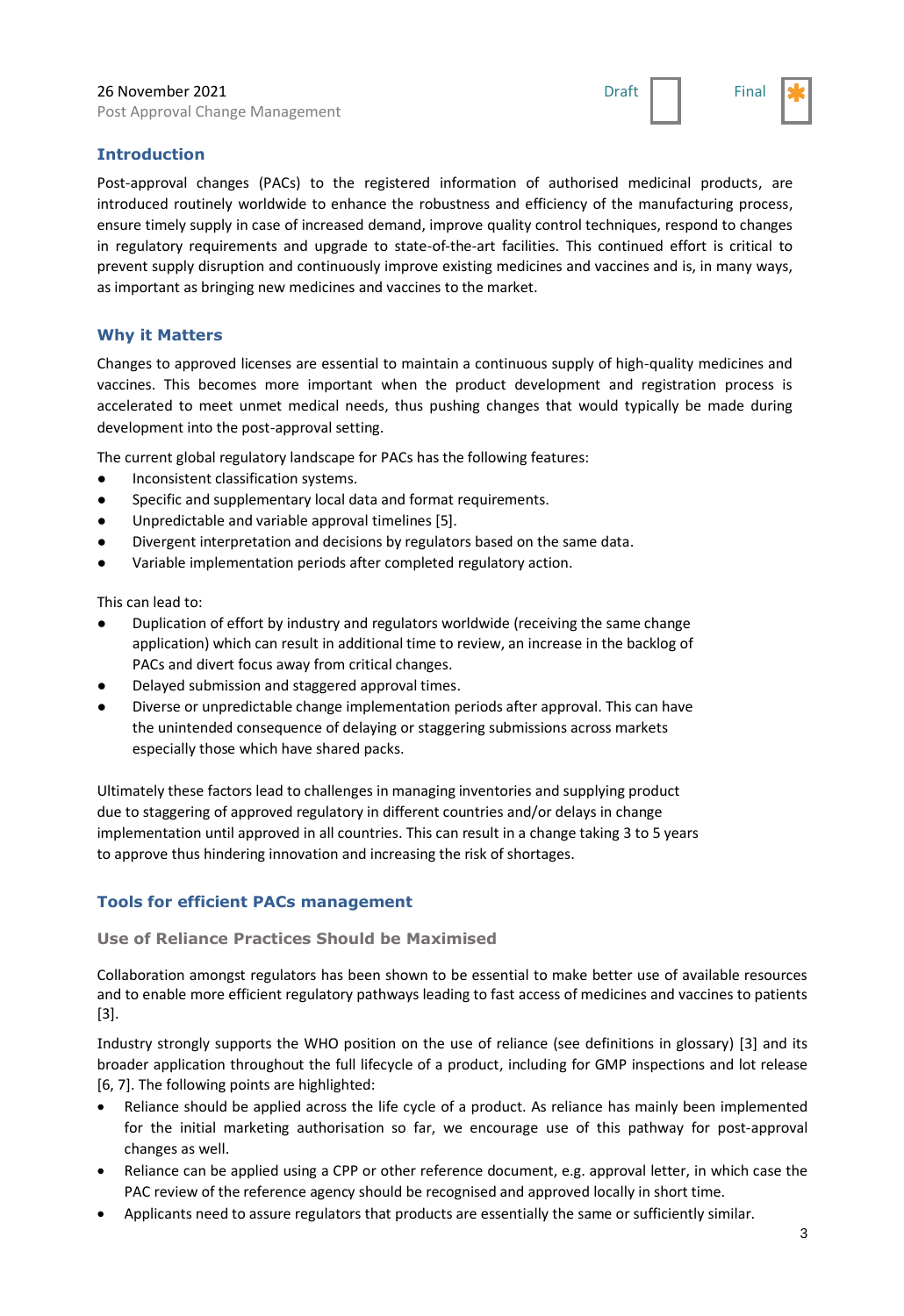Post Approval Change Management



- Any differences with the reference country dossier supporting the PAC need to be explained and justified by the applicant.
- Reliance is not limited to geographically co-located countries and can be used across regions and markets globally.
- To facilitate reliance practice, convergence of requirements is a key enabler and a reduction of national specific requirements is important for longer term success (see next Section).
- Reliance may require information sharing between regulators (e.g., unredacted assessment reports) with the consent of the Sponsor, thus appropriate Memorandum of Understanding or Confidentiality Agreements may need to be in place to ensure that confidentiality is maintained.
- Regulators may need to adapt legislation to undertake reliance.
- Joint reviews help to increase capability through engagement and this in turn leads to increasing trust amongst regulators.
- Reliance can take various forms including Worksharing and ultimately Recognition pathways. This requires an assessment of convergence and determination of equivalence of country regulatory practice to issue formal agreements between the parties involved.

## **Requirements for the Submission of PACs Should be Converged**

Data requirements for PACs should be adapted to the risk level and limited to those that are scientifically justifiable. We propose that data that can be verified during inspection should be eliminated e.g. Certificate of Analysis (CoAs), batch records, analytical raw data, cleaning validation, Quality Agreements, and testing samples when production sites are certified for Good Manufacturing Practice (GMP) compliance [8].

Industry encourages the adoption of the ICH CTD format/content for initial marketing authorisations as well as for PACs globally to drive towards a harmonized dossier throughout the life cycle (increasing the homogeneity among PAC dossiers), to facilitate and speed up the preparation and submission process.

Many countries still require GMP certificates, in addition to CPP which includes a statement on GMP, documents with original ('wet') signatures and additional administrative declarations, which duplicates information and create delays. Additional specific requirements (for which the content is already available in Module 3, e.g. CoAs, Transmissible Spongiform Encephalopathy (TSE)/ Bovine Spongiform Encephalopathy (BSE) certificates, declarations) can be eliminated.

## **Common Market Implementation (Quality Assurance, QA release) Time-Windows Should Be Defined and Agreed**

Pre- and post-change product versions should co-exist in the market during a transition period.

- Flexible timelines are needed to ensure smooth transition and supply continuity of the post-change product version, whilst approval processes may still be on-going in other regions of the world. This is specifically important to accommodate the long lag time to supply global products with complex manufacturing processes e.g. produced in shared facilities to reduce potential supply chain disruption.
- The most effective system would be to allow grouping/bundling changes where needed and have common approval times and a common implementation definition across countries.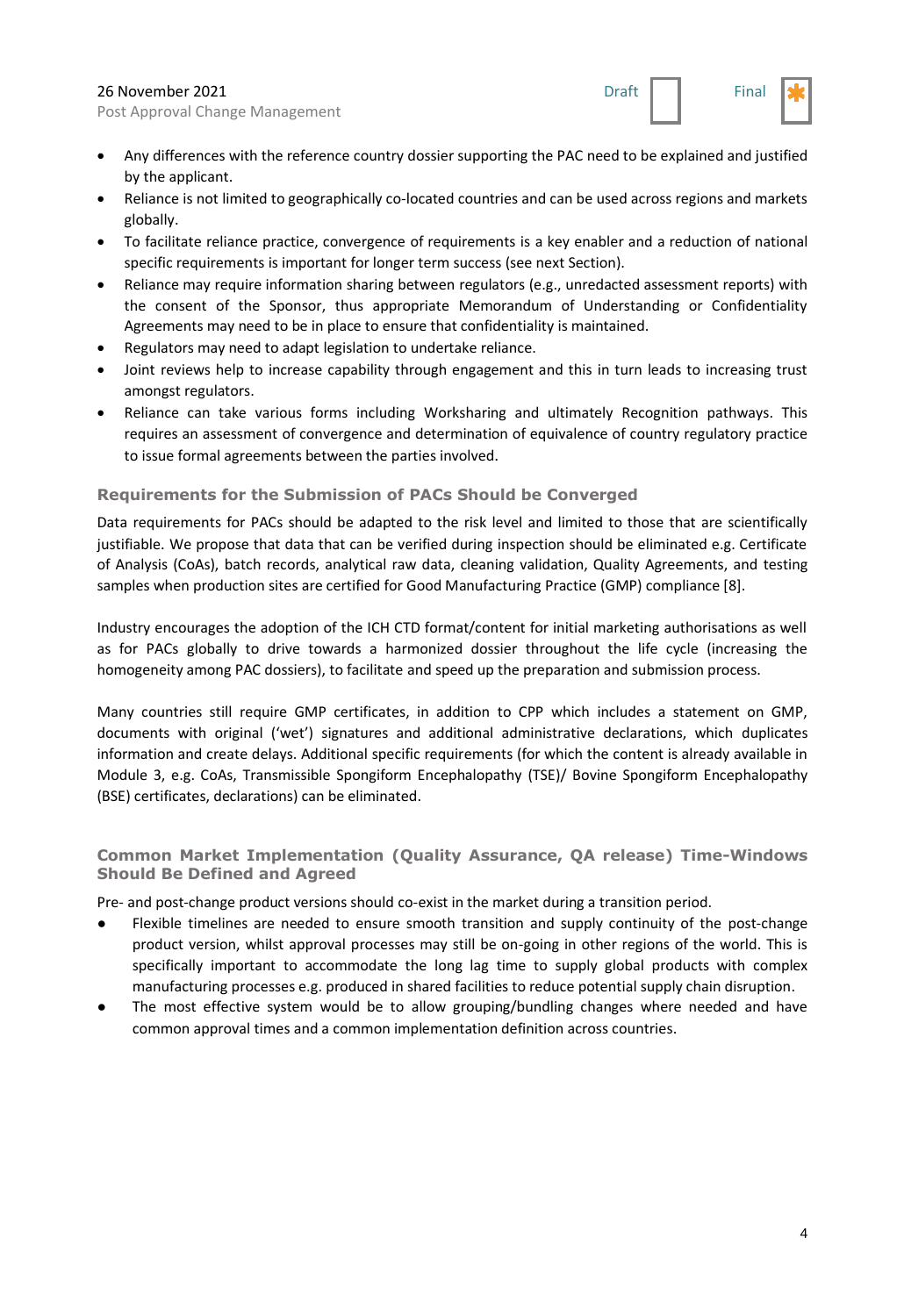

**PACs Classification and Timelines Should be Converged and Common Risk-Based Approaches Adopted**

A common regulatory understanding of risk-based approaches and risk-based classification of changes is essential for post-approval changes management.

#### *Risk-based Classification*

- Adopting a risk-based approach for assessing impact of post-approval changes correlated with a clear, tiered categorization of changes (depending on their potential impact on Quality/Safety/Efficacy) is essential.
- This is highlighted in the ICH Q12 chapter 2 and WHO guidelines on procedures and data requirements for changes). To provide a further breakdown of specific changes and data requirements, we recommend alignment with WHO's Guidelines on procedures and data requirements for changes [1, 2 and 9].

#### *Timelines Linked to Risk-Based Procedures*

Maximum review periods for changes should be established - e.g. WHO guidance [2]: major changes (prior approval) maximum 6 months review; moderate changes (notification) maximum 3 months review.

#### *Additional Risk-Based Considerations*

- Finally building on the concept of reliance and risk-based approaches, the following should be implemented:
	- Changes with no impact on quality, safety or efficacy based on product knowledge and process understanding should be managed internally within companies' PQS without any reporting to NRAs as per ICH Q12 [10].
	- When already reviewed and approved in a reference country, a major or moderate change should be accelerated in the relying country via a verification or abridged pathway (i.e. a riskbased approach).
	- A verification /abridged review pathway should be based on the change package and evidence of acceptance i.e. a CPP or approval letter or notification confirmation from the reference country agency.
	- The risk classification for low risk changes should be unified e.g. based on WHO classifications, to enable the same annual report to be submitted globally.

**Maximise the Use of Tools in ICH Q12 (Technical and Regulatory Considerations for Pharmaceutical Product Lifecycle Management) [11]**

The implementation of ICH Q12 introduces several important tools and related concepts which we believe can help to streamline technical change management based on process understanding and risk-based approaches [12]. The following elements are important:

- First, the establishment of change categories classified according to the level of risk providing a global standard classification approach.
- Second, introduction of the Established Conditions (EC) concept which enables aspects in the application to be identified that need to be reported if changed (based on quality impact), with the related reporting category.
- Third, a post-approval change management protocol (PACMP) approach. The use of a PACMP (which already exists under the WHO guideline and has been applied in other jurisdictions (e.g., United States of America (USA), European Union (EU)) for several years), should be strongly encouraged and utilised by the regulator and the applicant. As a full implementation of this approach, regulators should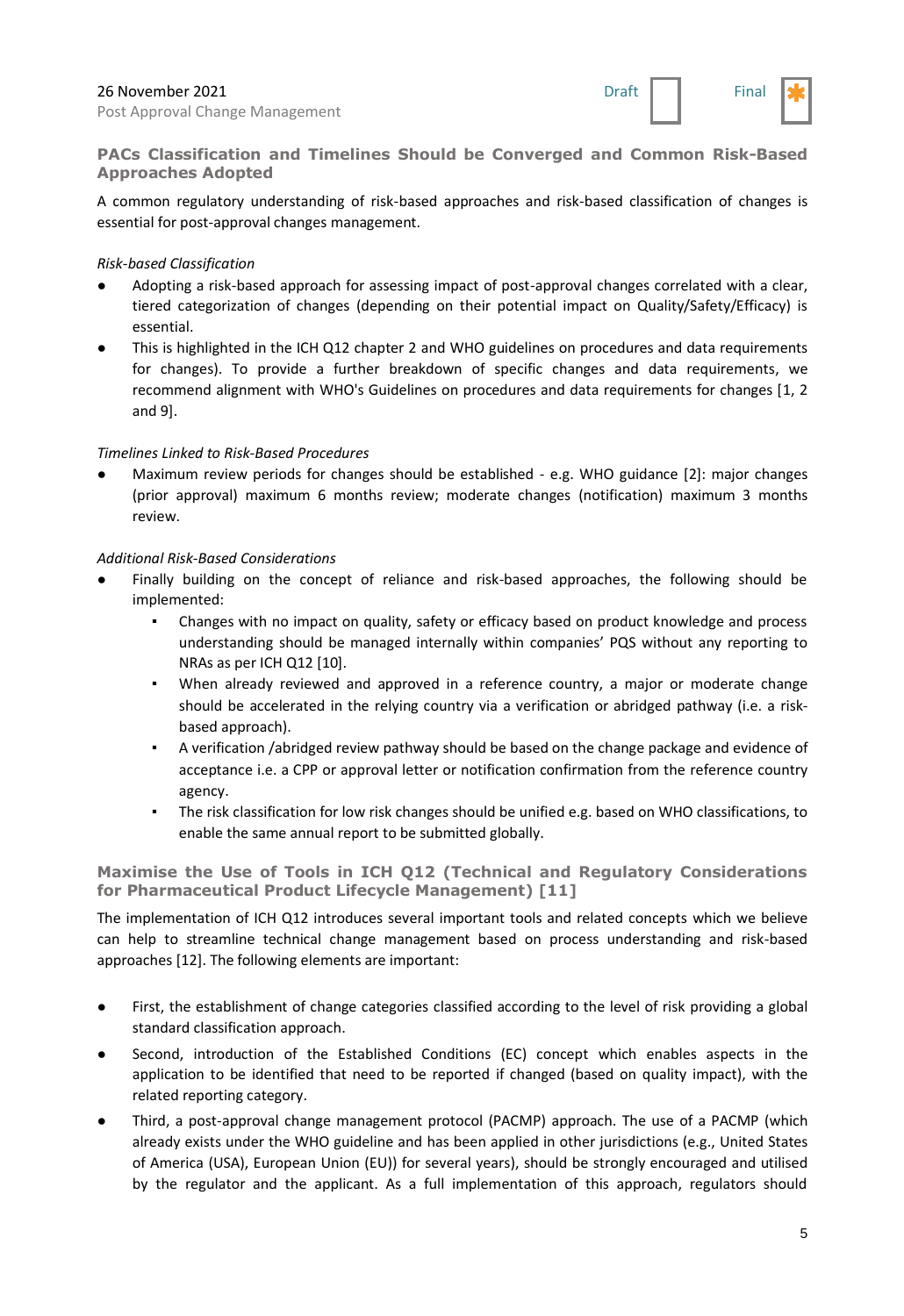

introduce an appropriate lower reporting category to enable the reporting of results after executing the pre-approved change protocol.

- Fourth, the possibility for the applicant to justify a lower reporting category of the change is permitted e.g. from prior approval to notification based on product and process understanding. This brings benefits for the applicant and regulator leading to shorter regulatory review timelines allowing products with lower risk changes to be introduced more quickly.
- Finally, changes not required to be reported to regulators can be managed and documented within the PQS, and subsequently verified during inspection [11 and 13]. In addition, European Medicines Agency (EMA) has, since 2017, introduced a mechanism for working cell bank and reference standard changes to be managed using an approved qualification protocol without needing future repeated variations [14]. This approach should be adopted more widely.

## *Recommendation on ICH Q12 Implementation Approaches*

To determine whether to prioritise implementation of ICH Q12 tools, we recommend to first consider the level of maturity of the PACs regulatory framework in place. The following factors are important in this assessment:

- if a risk-based approach and tiered categorization is in place,
- if ICH Q8-Q11 [15-18] are implemented [19, 20] and adhered to,
- or if some tools would necessitate adaptation of the national legal framework.

As an example, implementation of PACMP could be first introduced and harmonized based on experience and knowledge sharing from other mature NRAs (EMA and USA Food and Drug Administration, FDA).

## **Other Tools and Novel Approaches**

Other tools and concepts are being used in addition to that referred above, that we believe can also have an impact. These novel tools can enable multiple changes to be assessed and approved at the same time. For example:

- Grouping/bundling the same change impacting multiple products, or multiple changes of the same product (as in EU).
- Matrix approaches to rationally reduce the number of lots required to support a manufacturing change for validation and stability e.g. for vaccine combination products (in WHO guidance [2]) can reduce the number of vaccines lots that are analysed. This in turn can lead to faster submission and approval timelines and less destruction of lots
- The stability data approach from ICH Q12 chapter 9 (three aspects highlighted: identifying the stabilityrelated quality and shelf-life-limiting attributes; use of appropriate tools to evaluate the impact of the intended change (e.g. stability predictive models); and use of confirmatory stability studies post-change instead of submission of data as part of a regulatory change submission) [11].

#### **Emergency Preparedness Considerations**

The recent Covid-19 pandemic has led to a re-think in terms of how changes should be managed especially in an emergency [21]. Regulators and the pharmaceutical industry have made significant efforts to mitigate issues and to find innovative approaches to accelerate PACs. Such collaborative efforts should be continued.

We believe the following elements are particularly critical for major changes applied to therapeutics or vaccines, such as addition of new manufacturing sites in the context of technology transfer to expand manufacturing capacity in a short timeframe: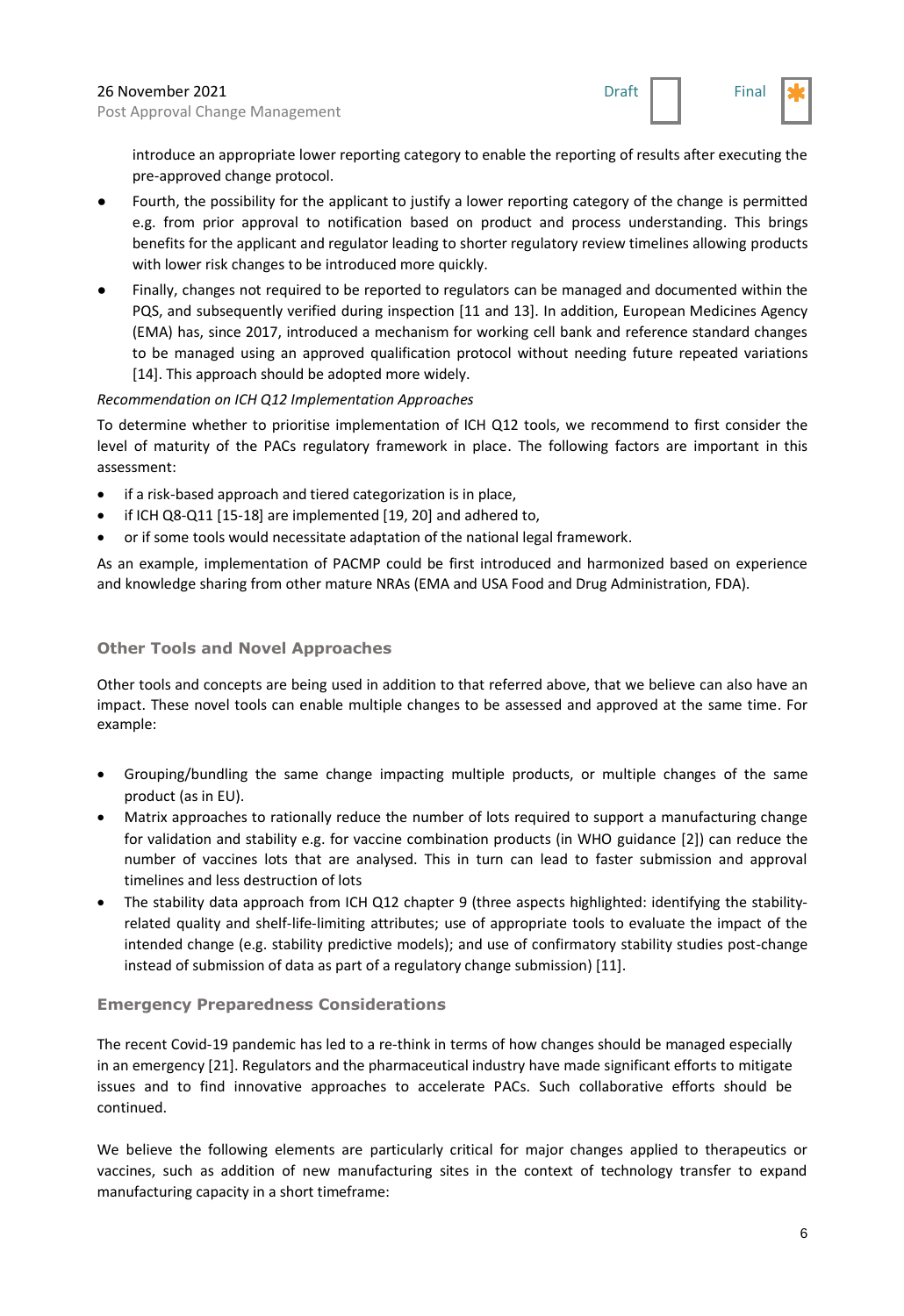Post Approval Change Management



- PACs review timelines for emergency applications should be accelerated, with suitable timelines given.
- Transparent communication and coordinated dialogue amongst stakeholders are critical elements for success.
- Finally, rather than having multiple reference authorities in an emergency procedure consideration should be given to limit to the first market where the relevant change package has been submitted and approved by a reference authority.

# **Final Remarks**

Regulatory oversight is critical to ensure that high quality and effective medicines and vaccines are available in a country. Regulators and the pharmaceutical industry have a collective responsibility to assure an uninterrupted supply of compliant, safe and efficacious medicines and vaccines to patients globally. As regulatory systems are strengthened worldwide, the requirements to submit, review and approve changes in multiple markets are becoming more complex.

Regulators as well as Industry believe that, the regulatory process for managing post-approval changes needs to be significantly simplified to facilitate global supply of medicines and vaccines. This can be achieved with consistent, harmonized and clear classifications and adherence to timelines, increased reliance between regulators and the use of novel regulatory and scientific tools. International collaboration and cooperation towards regulatory convergence is a good way to address the increasing workload challenges of NRAs (see WHO Annex 11 to 55th report 'Good regulatory practices in the regulation of medical products' [22]).

We acknowledge that more efforts need to be made by the Industry to reduce the complexity of managing post-approval changes. These measures include advanced planning of changes at start of the lifecycle, more strategic combination of changes as well as transparent communication of supply challenges to regulators.

The development of products under accelerated conditions to address the pandemic is resulting in higher numbers of post-approval changes. Expanding reliance pathways to PACs can facilitate global supply to patients worldwide.

Action by all stakeholders is required to develop an efficient change management system that contributes to enhancing global public health.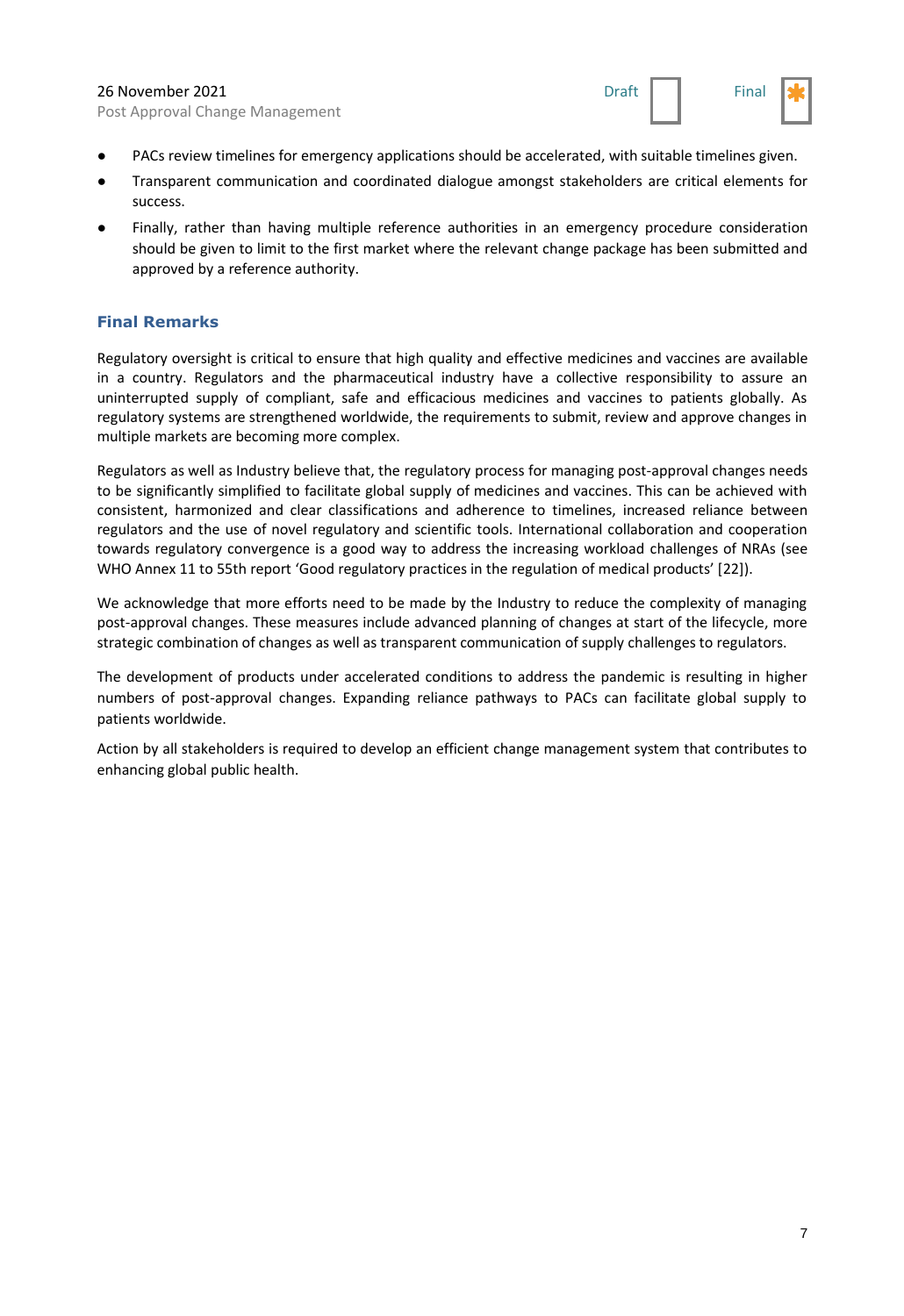

# **Annex**

## ⮚ **Some definitions**

*Definitions of Reliance mechanisms:* In this paper we primarily refer to three reliance pathways in the context of PACs, i.e.:

- **Reliance**. This is defined by WHO [3] as '*The act whereby the regulatory authority in one jurisdiction takes into account and gives significant weight to assessments performed by another regulatory authority or trusted institution, or to any other authoritative information, in reaching its own decision. The relying authority remains independent, responsible and accountable for the decisions taken, even when it relies on the decisions, assessments and information of others.*'
- **Work-sharing**. This is defined as '*A process by which NRAs of two or more jurisdictions share activities to accomplish a specific regulatory task.*' [3]
- **Recognition**. This is defined as '*Acceptance of the regulatory decision of another regulator or trusted institution. Recognition should be based on evidence that the regulatory requirements of the reference regulatory authority are sufficient to meet the regulatory requirements of the relying authority. Recognition may be unilateral or mutual and may, in the latter case, be the subject of a mutual recognition agreement (whereby [nation] states recognize and uphold legal decisions taken by competent authorities in another member state).*' [3].

#### *Definitions of ICH Q12 regulatory tools [11]*:

- Post Approval Change Management Protocols (PACMP) is a description of specific changes that a company would like to implement during the lifecycle of the product and how these would be prepared and verified. This allows early evaluation of the change strategy to enable planning of future change(s) by the applicant during the lifecycle of a product. PACMPs would require approval by the regulatory authority, and the conditions and acceptance criteria outlined in the protocol must be met in order to implement the change(s).
- **Established Conditions** (EC). ECs are legally binding information considered necessary to assure product quality. Consequently, any change to ECs necessitates a submission to the regulatory authority.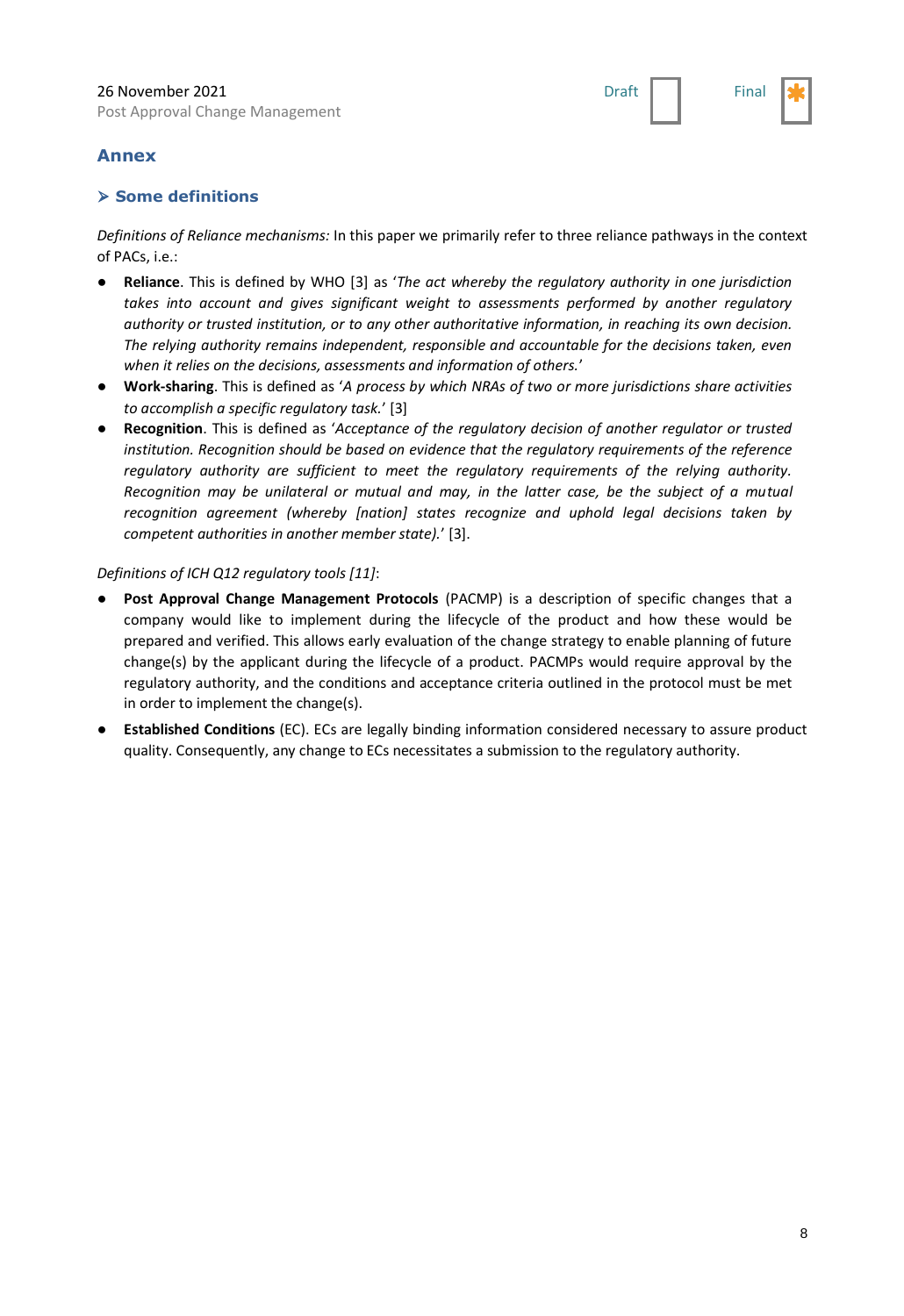Post Approval Change Management

#### ⮚ **Glossary of terms**

| <b>BLA</b>   | <b>Biologics Licence Application</b>                    |
|--------------|---------------------------------------------------------|
| <b>BSE</b>   | Bovine Spongiform Encephalopathy                        |
| <b>CPP</b>   | Certificate of Pharmaceutical Product                   |
| <b>CTD</b>   | <b>Common Technical Document</b>                        |
| ECs          | <b>Established Conditions</b>                           |
| EMA          | <b>European Medicines Agency</b>                        |
| FDA          | Food and Drug Administration (United States of America) |
| GMP          | <b>Good Manufacturing Practice</b>                      |
| ICH          | International Council on Harmonisation                  |
| <b>MAA</b>   | Marketing Authorisation Application                     |
| MAs          | <b>Marketing Authorisations</b>                         |
| <b>NRAs</b>  | <b>National Regulatory Authorities</b>                  |
| <b>PACs</b>  | Post-Approval Changes                                   |
| <b>PACMP</b> | Post-Approval Change Management Protocol                |
| PQS          | <b>Pharmaceutical Quality System</b>                    |
| QA           | <b>Quality Assurance</b>                                |
| <b>TSE</b>   | Transmissible Spongiform Encephalopathy                 |
| WHO          | World Health Organisation                               |

#### ⮚ **References**

[1] - WHO Annex 3—Guidelines on procedures and data requirements for changes to approved biotherapeutic products WHO Technical Report Series N° 1011, 2018

[2] - WHO Annex 4: Guidelines on procedures and data requirements for changes to approved vaccines WHO Technical Report Series N° 993, 2015

[3] - Good Reliance Practices in regulatory decision-making: high-level principles and recommendations. WHO Drug Information, Vol 34, No. 2, 2020 (Annex 10)

Draft | Final